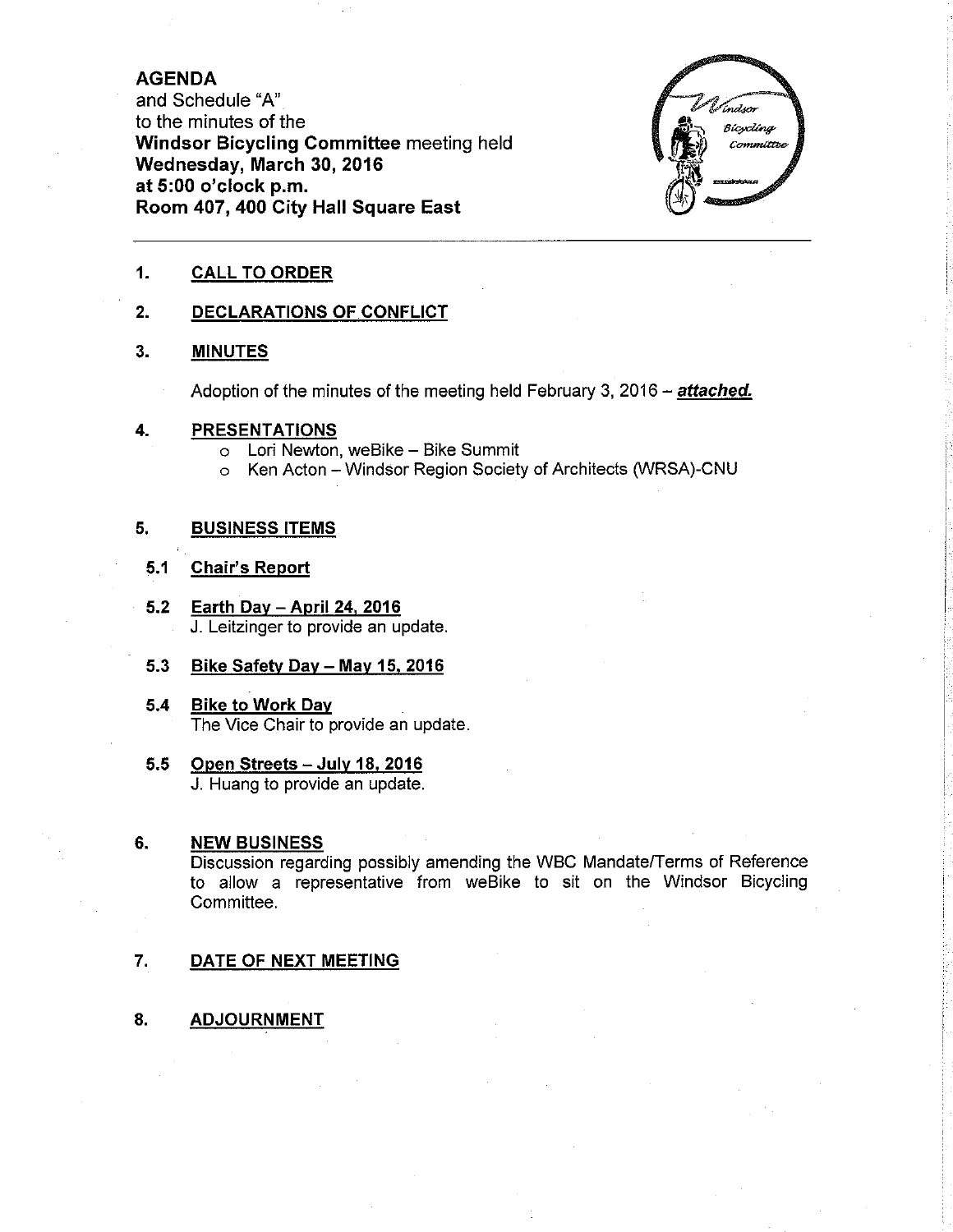KKI

#### Windsor, Ontario February 3, 2016

 $\mathbb{R}^n$  A meeting of the Windsor Bicycling Committee is held this day commencing at 5:00 o'clock p.m. in Room 407,400 City Hall Square East, there being present the following members:

Amy Farkas, Chairperson Councillor Rino Bortolin Dr. Chris Waters, Vice Chair and former Chair Jacques Berge (arrives at 5:22 p.m.)

Jin Huang

.

Details ago

.,.". .j :...ì::','=:',.

Regrets received from:

Robert DiMaio Klaus Dohring Anthony Ventimiglia

Guest in attendance:

Lori Newton, Bike Friendly Windsor Essex

#### AIso present are the followinq resource personnel:

Jen Leitzinger, Transportation Planning Engineer Cathy Copot-Nepszy, Windsor Essex County Health Unit Simona Simion, Planner - Research and Policy Support Karen Kadour, Committee Coordinator

## 1, CALL TO ORDER

The Committee Coordinator calls the meeting to order at 5:22 o'clock p.m. and the Committee considers the Agenda being Schedule "A" attached hereto, matters which are dealt with as follows:

#### 2. **ELECTION OF CHAIRPERSON**

The Committee Coordinator calls for nominations from the floor for the position of Chairperson. J. Huang nominates Amy Farkas, seconded by J. Berge. The Committee Coordinator calls for further nominations from the floor for the position of Chairperson. Seeing none, the Committee Coordinator asks A. Farkas if she accepts the position of Chairperson. A. Farkas accepts.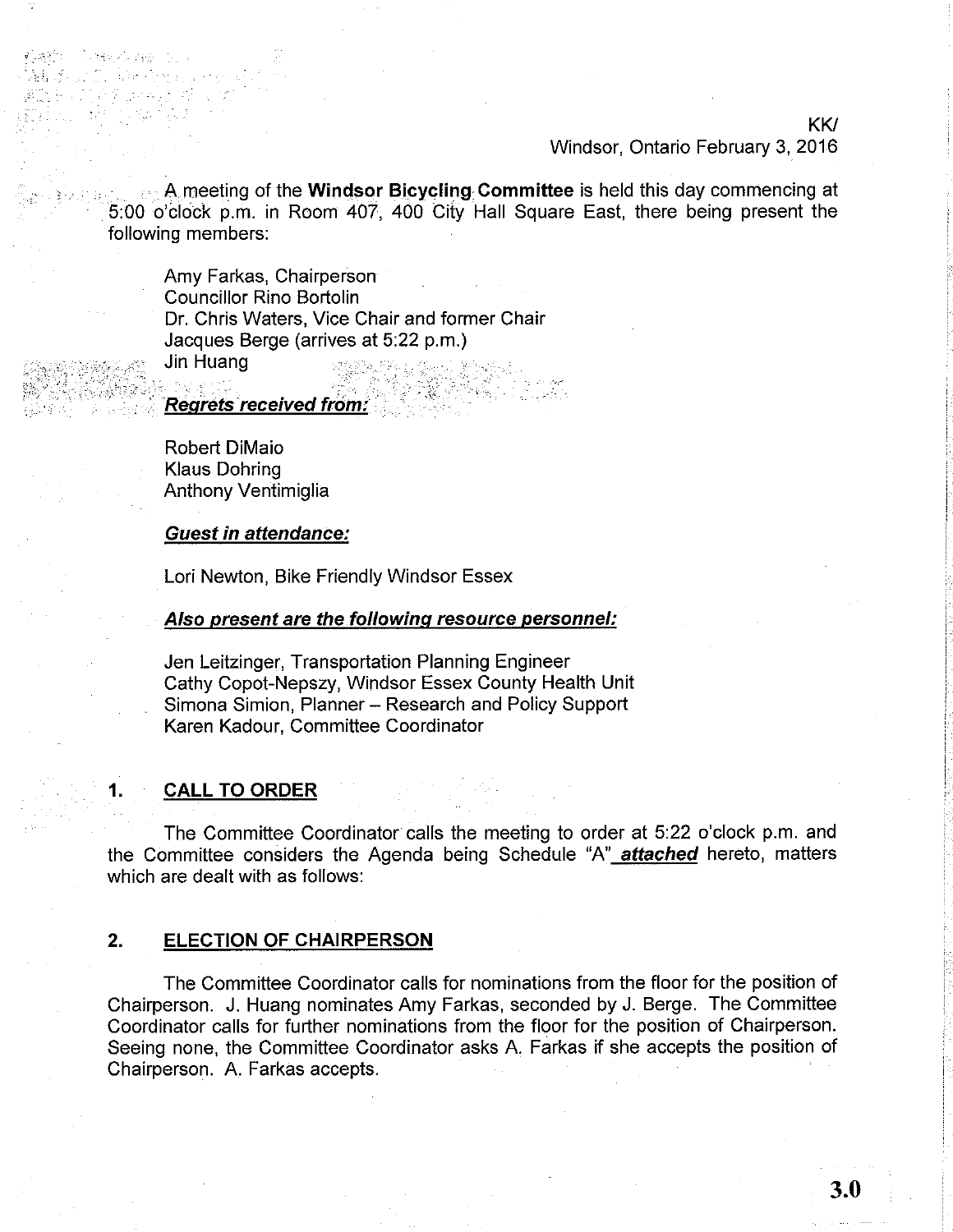Moved by J. Huang, seconded by J. Berge,

That Amy Farkas BE ELECTED Chairperson of the Windsor Bicycling Committee for the term ending December 3l, 2016.

Carried.

It is generally agreed a Vice Chair will also be elected.

Moved by J. Huang, seconded by A. Farkas,

That Dr. Chris Waters BE ELECTED Vice Chair of the Windsor Bicycling Committee for the term ending December 31, 2016.

Carried.

Dr. Waters, outgoing Chair, chairs the meeting with the expressed approval of A. Farkas, Chairperson.

#### 5.4 Open Streets Windsor

City Council at its meeting February 1, 2016 approved the following:

CR87/2016 "That Report No 362 of the Social Development, Health & Culture Standing Committee of its meeting held December 9, 2015 regarding 'Open Streets Windsor - Pilot Project" BE ADOPTED as presented, and further, that the request from Ford City Neighbourhood Renewal to extend the route by 1 block bringing the end of the route to Richmond and Drouillard BE APPROVED.'

S. Simion, Planner is present and provides a video entitled "8 to 80 Open Streets". The following comments are provided relating to Open Street Windsor:

- . Designated streets in the City of Windsor will be closed to traffic and open to people of all ages, abilities, social, economic backgrounds to enjoy.
- . The temporary closure of roadways to vehicular traffic will allow for such activities as walking, cycling, yoga, dancing and fitness
- . Goals of Open Street Windsor are to:
	- o Encourage active transportation and physical activity
	- o Encourage community building activities
	- o Promote community-led active living initiatives
	- o Showcase recently improved streetscapes
	- o Provide an opportunity for local businesses and organizations to participate
- . Open Streets Windsor will take place from 9:00 a.m. to 1:00 p.m. on Sunday, July 17,2016 and Sunday, September 18,2016
- The proposed route spans approximately 8 kilometres
- . Need for approximately 200 volunteers

The Chair thanks S. Simion for her informative presentation.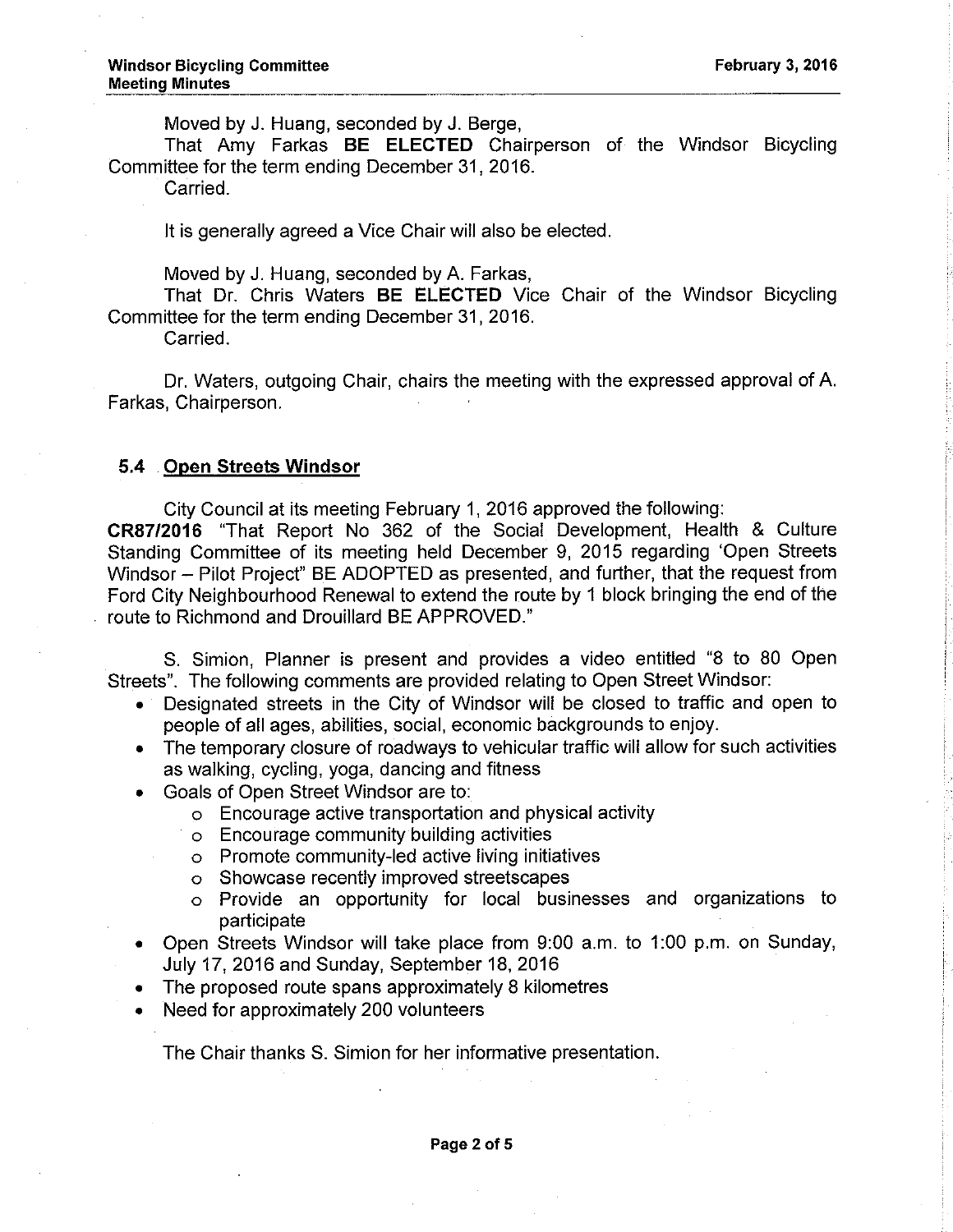### 4, MINUTES

Moved byA. Farkas, seconded by J. Huang,

That the minutes of the Windsor Bicycling Committee of its meeting held September 29, 2015 BE ADOPTED as presented.

Carried.

### 5. BUSINESS ITEMS

### 5.1 Chair's Report

Discussion ensues regarding Council's decision to not approve the name change from the Windsor Bicycling Committee to the Active Transportation Committee.

### 5.2 2016 Bike Events

Dr. Waters states Bike Safety Day will be held on May 15, 2016 at Bruce Park. J. Berge will be available to distribute safety devices.

The salient points of discussion relating to WBC sponsored bike events for 2016 are as follows:

- $\bullet$  Bike to Work event  $-$  Dr. Waters to act as lead
- . Dr. Waters to complete an application to proclaim Bike to Work Month
- . Fencing is no longer provided by the Parks Department for the Bike to Fireworks event. J. Leitzinger to contact the Coordinator, Community and Special Events regarding fencing.
- . Suggestion to partner with Bike Friendly Windsor Essex for the Earth Day event to be held on April 24,2016
- . Suggestion for a "Rules of the Road Campaign".

### 5.5 Cyclinq and Pedestrian Pavement Markinqs

The following motion was approved at the WBC meeting held September 29, 2015:

Moved by J. Berge, seconded by J. Huang,

That Administration BE REQUESTED to provide a report outlining the top five collision areas in the City of Windsor and to provide mitigating factors, i.e. how to prevent accidents from reoccurring and further, that Administration BE REQUESTED to review bike signage and road markings at the locations that have been identified.

Carried.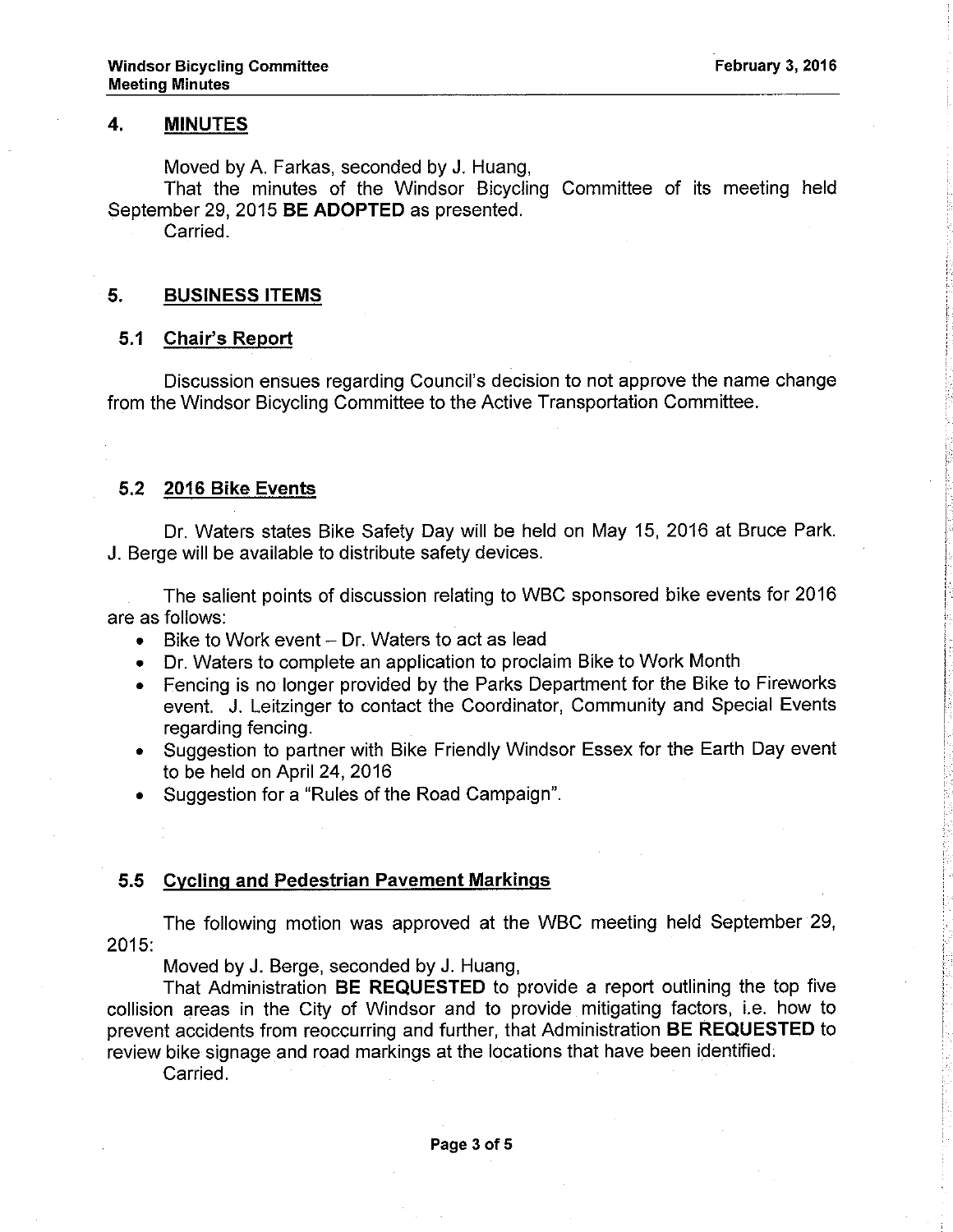Clerk's Note: In order for Administration to proceed with the foregoing request, this motion will be forwarded to the Environment, Transportation & Public Safety Standing Committee and City Council for approval.

### 5.6 Canada-U.S. Greenwavs Vision Map

J. Leitzinger advises that the City has partnered with a variety of Canadian and U.S. groups to promote cycling in Windsor, Detroit and the surrounding areas to create a Canada-U.S. Greenways Vision Map. This map will illustrate the existing and future cycling facilities in this region, which could possibly be linked through a cross-border ferry service and the Gordie Howe Bridge.

# 5.7 Gear Up and Go Passport Proqram

J. Leitzinger states the City of Windsor and the County of Essex are working with Tourism Windsor Essex Pelee lsland to create a "Passport Program" called Gear Up and Go to promote cycling in the City and County. The program will be launched at the Earth Day event at Malden Park on April 24,2016.

#### 5.8 Representation at the Bike Summit

Moved by J. Huang, seconded by J. Berge,

That APPROVAL BE GIVEN to an expenditure in the upset amount of \$750. for Amy Farkas, Chair, Windsor Bicycling Committee to attend the Ontario Bike Summit to be held April 19-20, 2016 at the Eaton Chelsea, Toronto, Ontario.

Carried.

Dr. Waters suggests a staff member from Transportation Planning also attend the Bike Summit.

J. Berge leaves the meeting at 5:50 o'clock p.m.

Clerk's Note: Section 3.6(h) of By-law 98-2011 (A By-law to provide rules governing the proceedings of Windsor City Council meetings and its committees and the conduct of its members) states "lf a quorum ceases fo be present during the course of a meeting, proceedings must stop and the Chair must adjourn the meeting to a later date"

#### 6. NEW BUSINESS

No further business is conducted due to a lack of quorum.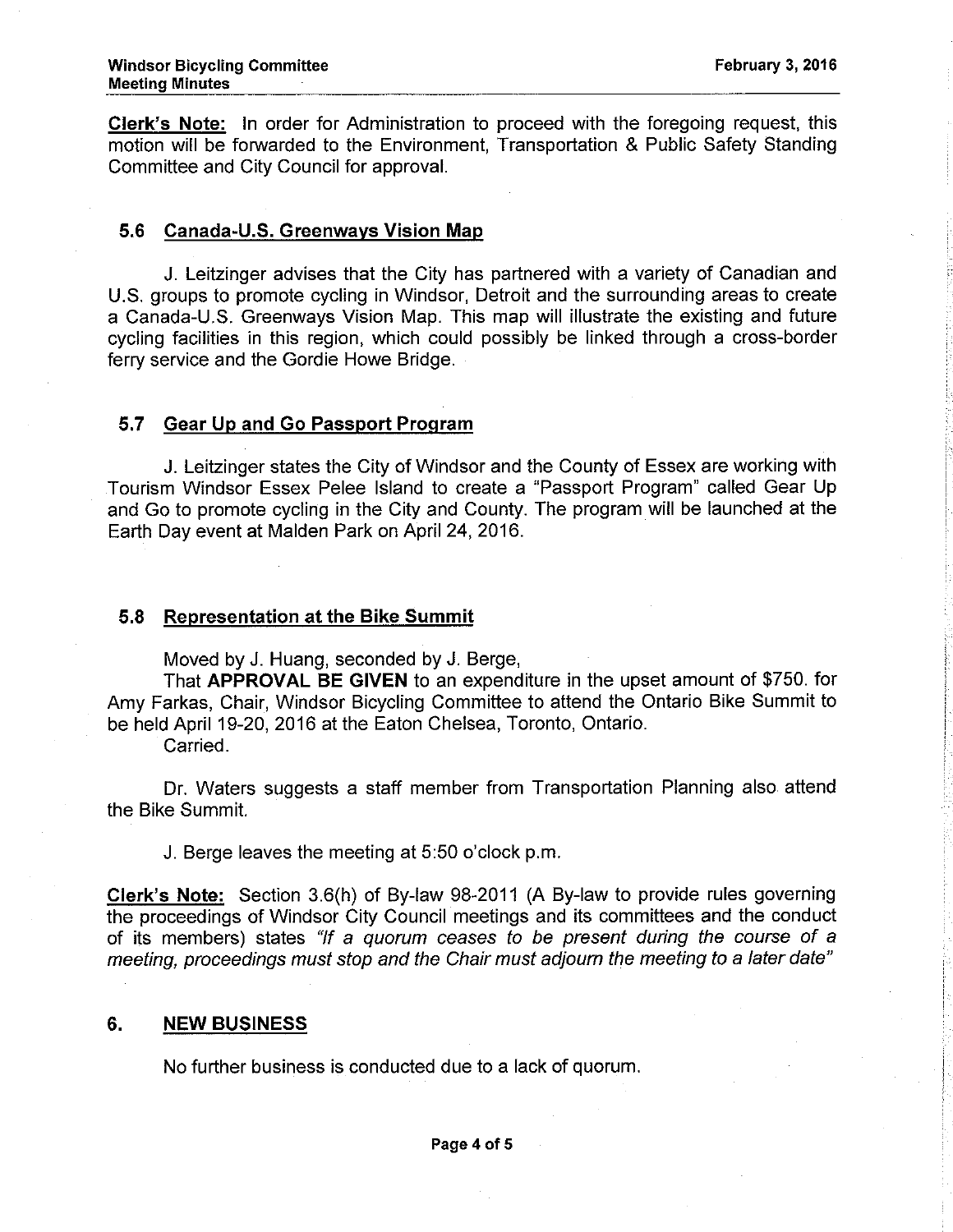# 7, ADJOURNMENT

The meeting is adjourned at 5:50 o'clock p.m.

Dr. Chair Waters, outgoing Chair

Gommittee Coordinator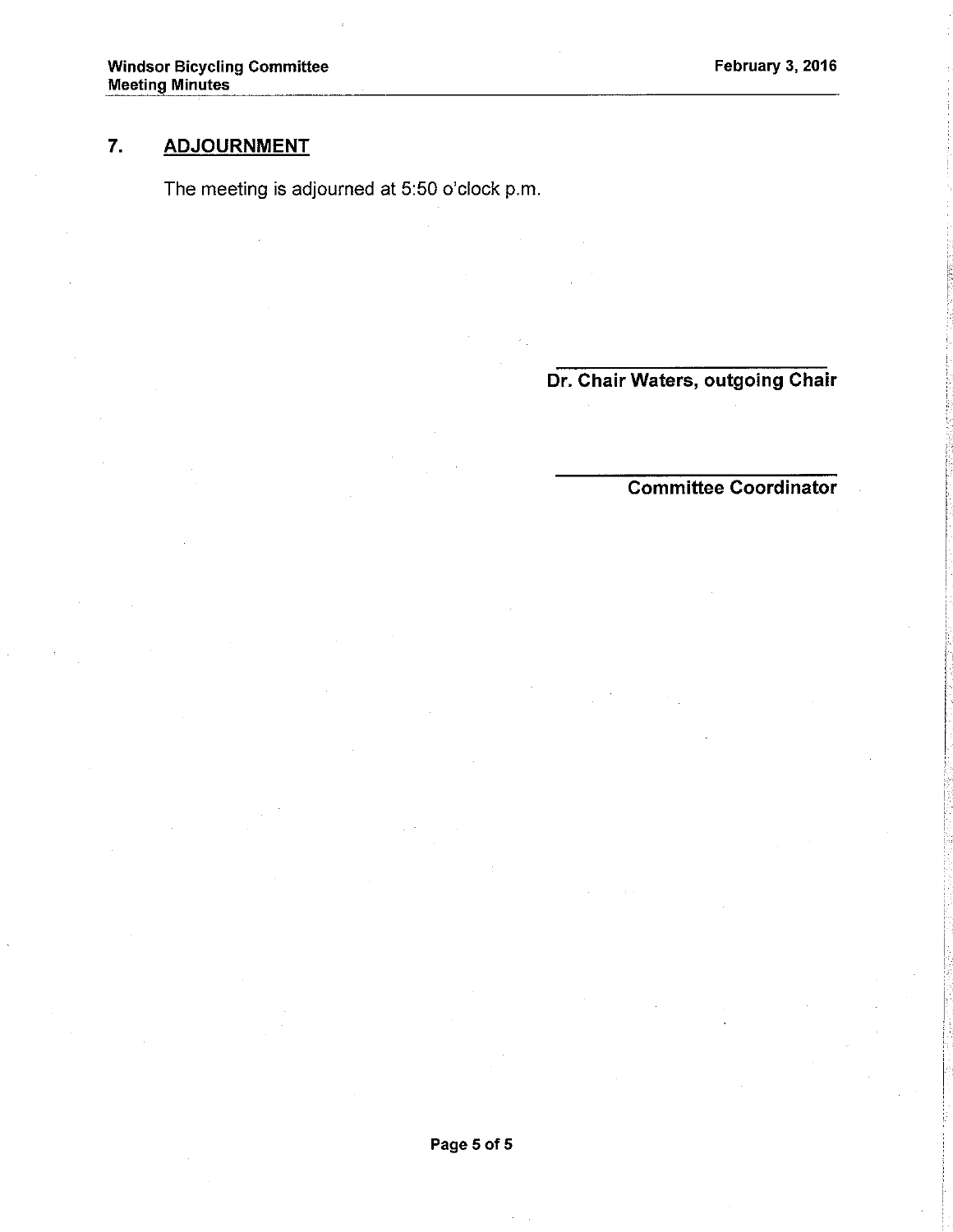### Kadour, Karen

| From:<br>Sent: | Amy Farkas [afarkas@me.com]<br>Monday, February 29, 2016 7:42 PM                                                                                        |
|----------------|---------------------------------------------------------------------------------------------------------------------------------------------------------|
|                |                                                                                                                                                         |
| To:            | rdimaio@archonarchitect.com                                                                                                                             |
| $Cc$ :         | Christopher Waters; klaus dohring; anthony ciro; Derek Huang; Jacques Berge; Bortolin, Rino;<br>cathy copot-nepszy; Leitzinger, Jennifer; Kadour, Karen |
| Subject:       | Re: CNU bike tours                                                                                                                                      |

Hi Roberl,

Thank you for passing the information on. I actually attended one of the WRSA meetings before the holidays re:CNU and I agree it would be a great event to support.

I'11 put it on the agenda for the next meeting. Do you know when approval for the road diet will be going to council?

Best, Amy

On Feb 29, 2016, at 3:34 PM, Robert Di Maio <RDiMaio@archonarchitect.com> wrote:

Hi Chris and Klaus and members of the bicycling committee,

The Windsor Region Society of Architects (WRSA) are working with the city of Windsor planning department and the Congress for a New Urbanism (CNU) for some planned events to coincide with the CNU taking place in Detroit planned for this June  $8<sup>th</sup>$  to the  $11<sup>th</sup>$ , 2016.

<sup>I</sup>have attached some information for the CNU and also the planned events that the WRSA will co-host in Windsor as part of the joint CNU experience. As you can see there is also something called a road diet, where they are planning a farmers market which will require riverside drive to be closed for a few days. This will be going to council for approval so it is not officially part of the itinerary until it receives approval,

They are looking for volunteers for the planned bike tours through some of our communities and of course some help with fund raising or sponsorship.

Not sure what the plan is for our next meeting where we can discuss support of this event, however support for CNU appears to be in-line with our committee's vision.

Please give this some consideration for support and volunteering for the bike tours.

Thank you.

#### ROBERT DI MAIO

Archltect : B.Arch, OAA AAA p::519.253. 1630 x32 f::519.253.5410 c::519.259.3425 e::rdimaio@archonarchitect.com w: www.archonarchitect.com

 $\mathbf{1}$